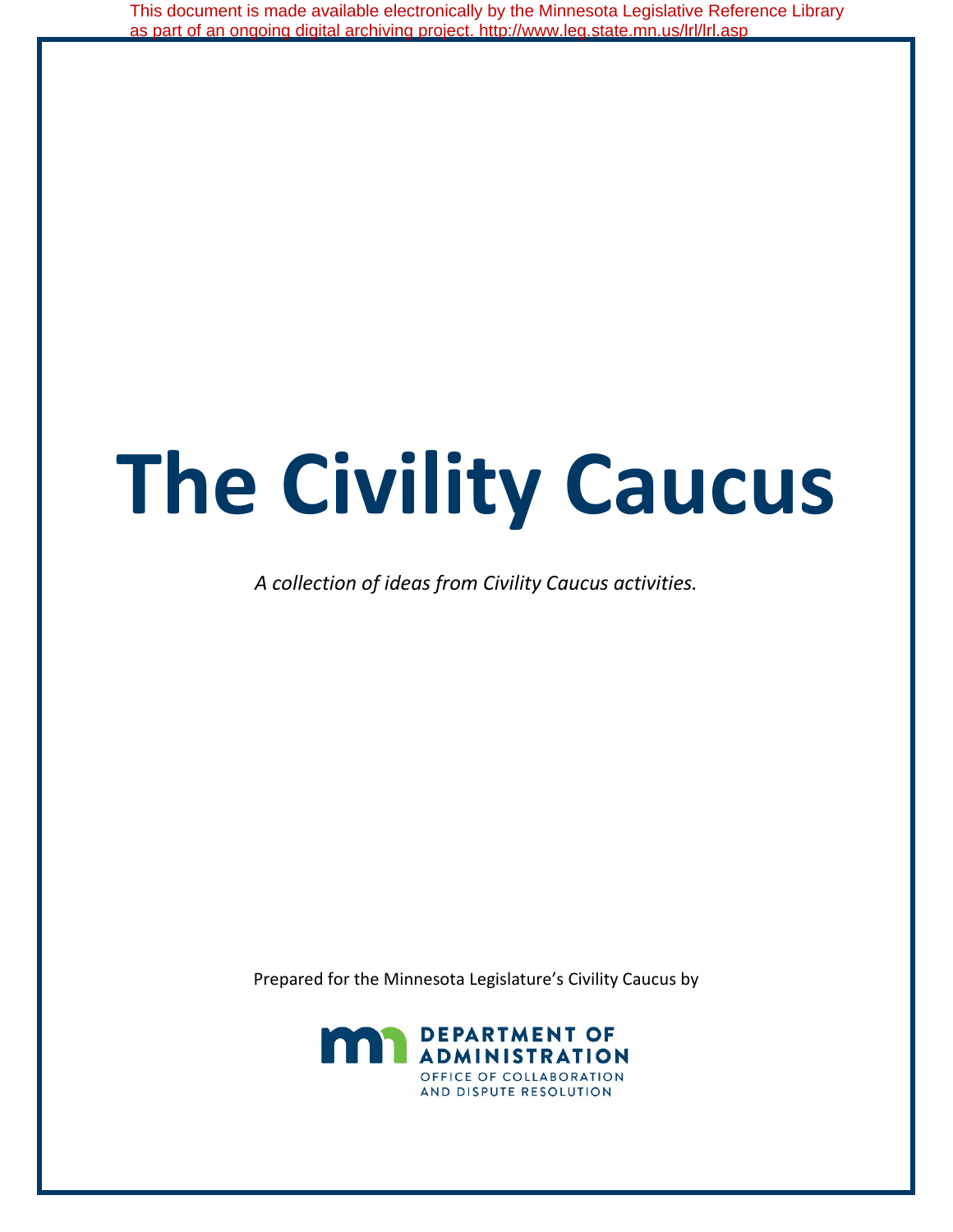# **Civility Caucus**

Following the National Institute for Civil Discourse Building Trust through Civil Discourse workshop at the One Minnesota conference in January 2017, legislative leadership created the Civility Caucus. Membership is voluntary and made up of participating legislators.

Since that time, the Civility Caucus has hosted a wide variety of relationship building and professional development activities. The information in this document is based on those activities and was developed to answer the question:

## **How Do We Put What We Have Learned Into Practice?**

It draws on the ideas of Minnesota legislators as well as Civility Caucus trainings and presentations from:

- Mitchell Hamline School of Law Dispute Resolution Institute
- Better Angels
- Office for Collaboration and Dispute Resolution at the Department of Administration

The Office of Collaboration and Dispute Resolution (OCDR) at the Department of Administration uses collaborative processes and the science of human relations to help government and stakeholders improve relationships, build trust, and develop wise and durable solutions to seemingly intractable issues. For more information about the Civility Caucus or OCDR visit<http://www.mn.gov/admin/ocdr> or contact Dave Bartholomay a[t Dave.Bartholomay@state.mn.us](mailto:Dave.Bartholomay@state.mn.us) or 651-539-1402.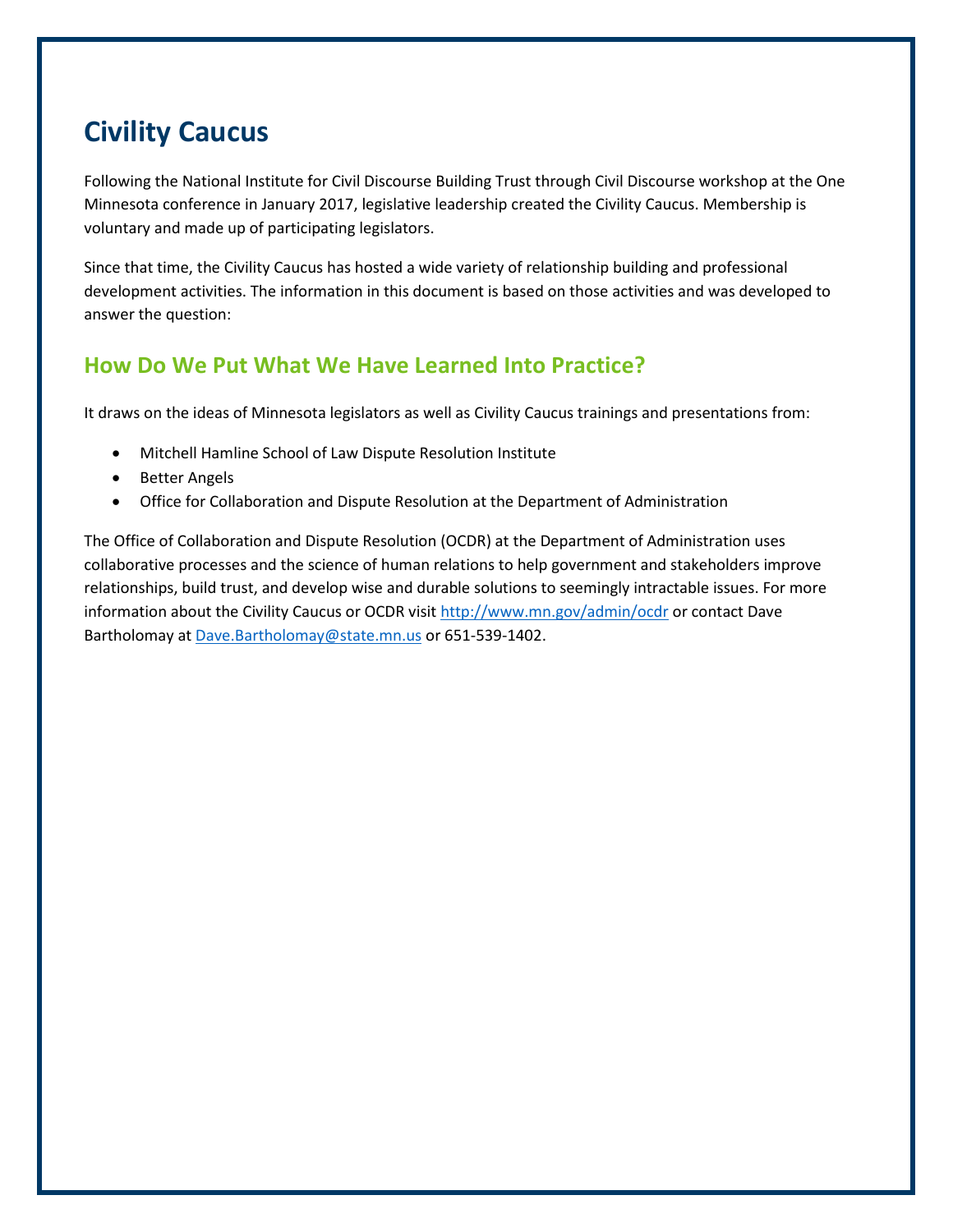# **Talking Across the Political Divide**

*Credit: [Braver](https://www.thebetterangelssociety.org/) [Angels](http://www.braverangels.org/)*

## **Tone Setting Skills**

#### **1. Letting the other person know that you want to understand other perspectives better.**

"I'm finding myself curious…"

#### **2. Asking permission to pose questions.**

- "Can I ask you something about…"
- "Can I ask you what people in your part of the country are saying about…"

#### **3. Acknowledging your political stance**

"As you probably know, I'm a (democrat/republican, liberal/conservative)

#### **4. Offering something critical of your own side and crediting something positive about the other side.**

BLUE: "I think Democrats have been out of touch with…"

RED: "I think conservatives sometimes come across like…"

## **Listening Skills**

#### **Paraphrasing**

Make sure you understand, and that the other person feels heard. DO NOT suggest implications beyond their statement or offer your critique of what they have said.

#### **Ask Questions**

Ask real and honest questions of understanding vs. loaded "gotcha" questions. It can help to ask how the other person came to their view on an issue. Stories help humanize us.

#### **Acknowledge Values**

Listen for underlying values and aspirations and acknowledge them.

#### **Speaking Skills**

- Use "I" Statements
- Use "I'm concerned/ worried/ troubled" statements
- Mention an area of similarity or agreement
- Before disagreeing, use some version of "I hear you" followed by an intentional pause to transition to your viewpoint.
- Go back and forth between acknowledging the other's viewpoint and stating your own.
- Say something about what life experiences have led you to be passionate about a viewpoint.
- Soften flat-out disagreements by signaling first that your perspective is very different.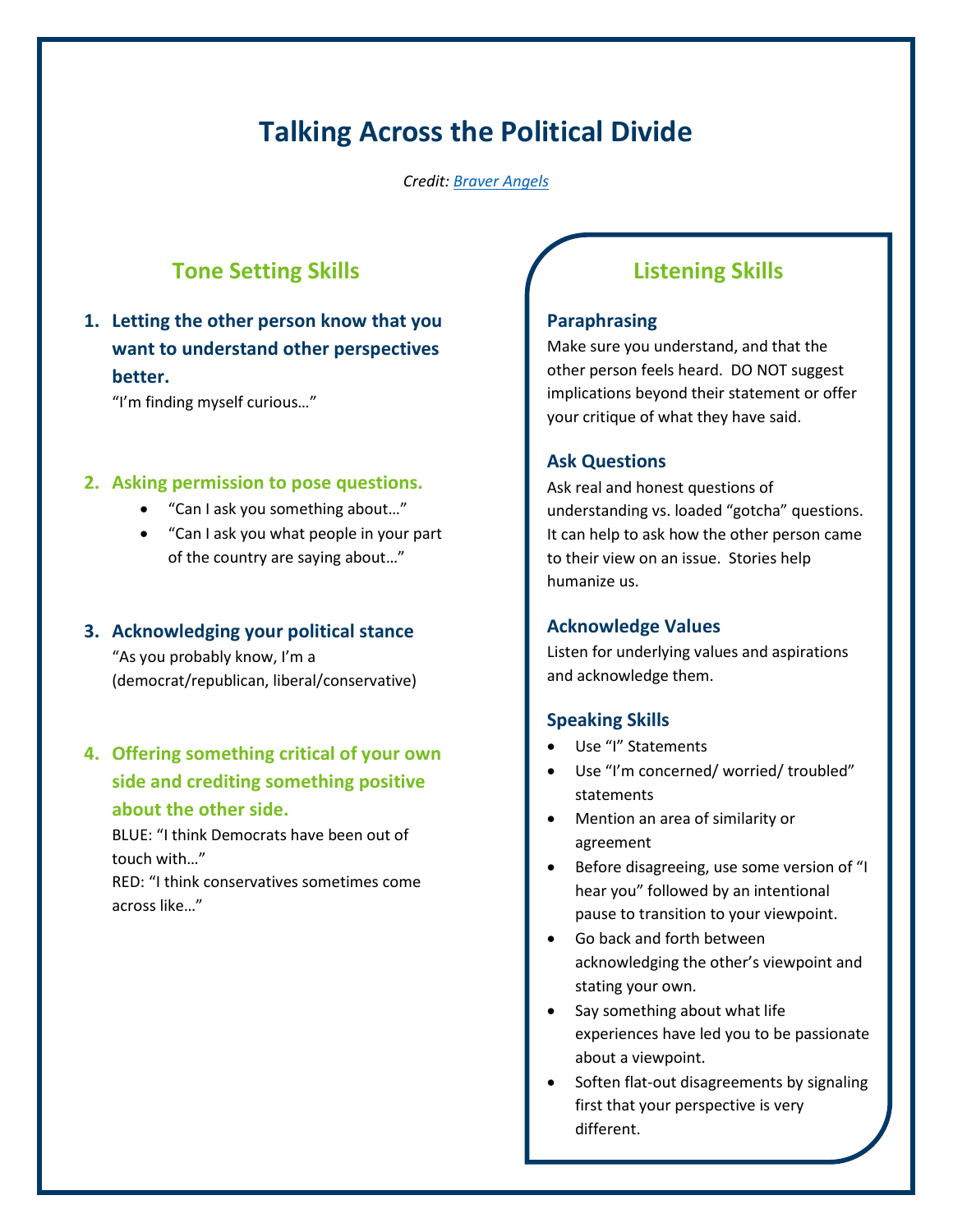# **Negotiation Top Ten Tips**

*Credit: [Dispute Resolution Institute,](https://mitchellhamline.edu/dispute-resolution-institute/) Mitchell Hamline School of Law*

#### **Disagree with Respect**

As negotiators, we are much more likely to make agreements with someone we like than someone we dislike. To the extent that you can maintain a respectful attitude and not be "un-likable," you are more likely to achieve your goals.

#### **Seek to Understand Before Trying to Persuade**

If you want to persuade someone to accept your point of view (or position), you must first seek to understand the other person's perspective. Further, it is not sufficient for you merely to understand, the other person needs to believe that you do. Consider times when you have been in a disagreement with someone and s/he continues to repeat the same argument over and over. It is likely that the person does not feel heard. An easy way to overcome this situation, is to reflect back what you believe you have heard from the person.

#### **Strive to Be Both Assertive, Cooperative, and Empathetic**

Assertiveness refers to your attention to achieving your goals and interests. Cooperativeness/ empathy refers to your attention to the other person's goals and interests. As legislators, you need to consider more than just the one negotiation. You will work with the same people over many months or years. Paying attention to both your needs and interests and the other person's needs and interests, results in collaborative outcomes – ones where it may be possible for both of you to succeed.

#### **Prepare Before You Negotiate – Identify Interests**

Take a few minutes to think carefully about what you are trying to accomplish – not just your position (what you want) but your interests (why you want it). Knowing the core reasons why you want what you want and why the other person wants what they want can help to identify creative solutions for you both to find successful resolutions. Remember though, be sure to verify your understanding of their interests before trying to persuade. See # 2 above.

#### **Prepare Before You Negotiate – Identify Your BATNA**

Your BATNA (Best Alternative To Negotiated Agreement) means: what happens if you do not reach an agreement at a negotiation, what will you do? When considering your BATNA, it is important to think through how much it will cost you to achieve that other outcome in terms of time, money and relationship issues. As with interests, it is helpful to consider the other person's options as well. The person with the best BATNA has the most leverage in a negotiation. If it possible to improve your BATNA before a negotiation, do so.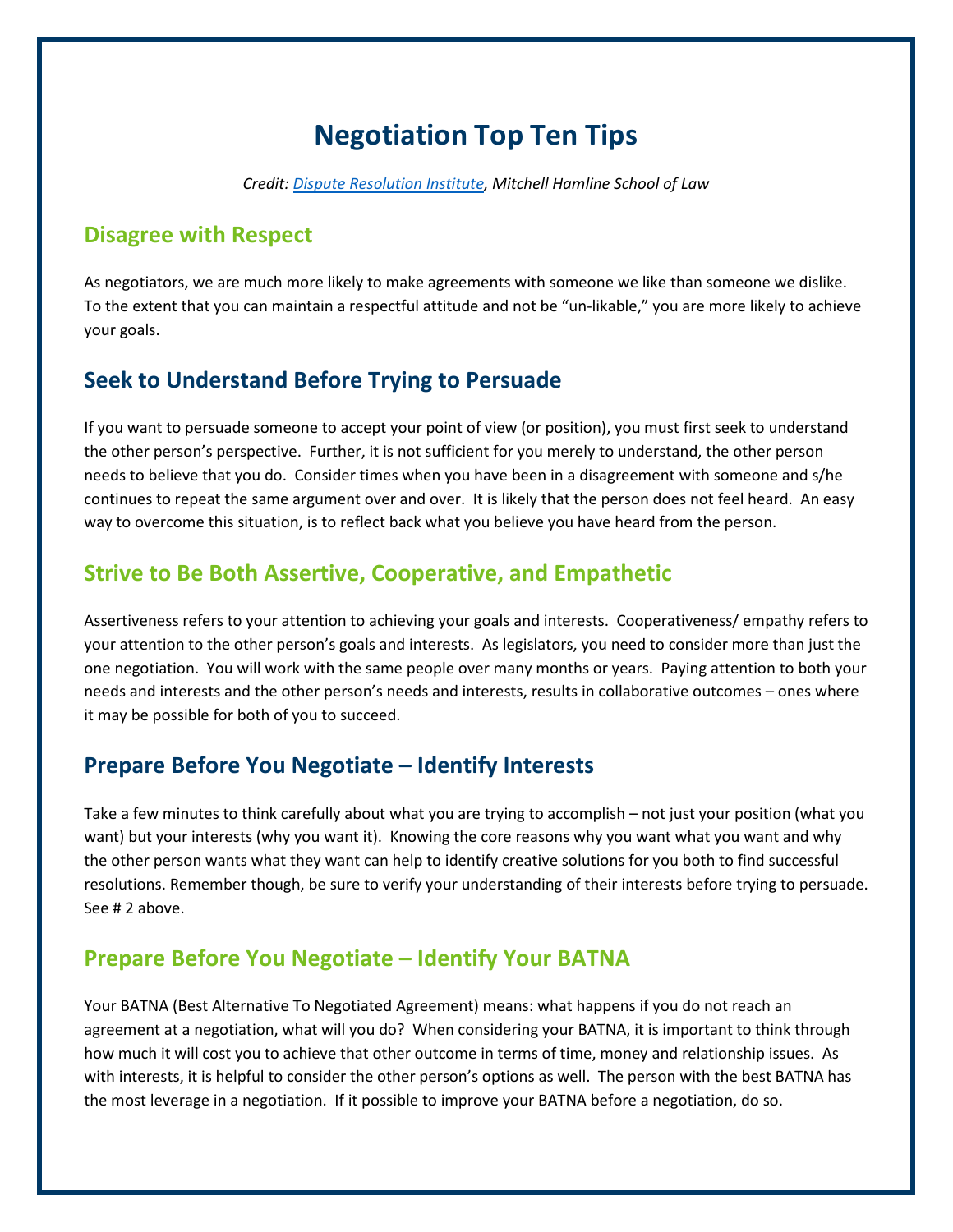#### **Consider A Pilot**

It is human nature to default to the status quo. It is easiest to continue to do what has always been done. When you are seeking to shake up the system and introduce a new process or procedure it will, by definition, upset the status quo. If you hit resistance, sometimes a pilot may be a good option. It allows for everyone to try it out and perhaps even evaluate if the outcomes are what you hope. Perhaps even more importantly, it overcomes the status quo bias and once the pilot is in place, it becomes the status quo and it is easier to keep doing it than to stop and do something else.

#### **Trust and Distrust Are Not Opposite – They Can Operate Simultaneously**

Trust is the willingness to become vulnerable to another based on confident positive expectation of the other's conduct. Distrust is the confident negative expectation of the other's conduct. In most relationships, there are elements of both trust and distrust. You may trust your neighbor with a key to your house to be used in an emergency, but not a key to your safe. The dilemma of trust is that if you trust too much, you will be vulnerable. However, if you trust too little, you waste time and energy trying to verify the other's claims. When negotiating, you want to consider your level of trust in order to be efficient and not be taken advantage of.

#### **Increase Calculus-Based Trust**

Calculus-based trust is premised on the idea that the other will do what s/he says because 1) s/he will be rewarded for keeping his/her word and preserving the relationship and 2) because s/he fears the consequences of not doing so. You can increase "calculus-based" trust by developing a good reputation and credibility; showing concern for "the other;" establishing consistency and predictability; being clear about what you can do and then doing it.

## **Increase Identification-Based Trust (Relationship-Based)**

Identification-based trust is grounded in perceived compatibility of closely held values, similar goals and/or a positive emotional attachment. You can increase this type of trust by actively discussing commonalities; developing similar interests, goals and objectives; identify common principles and values. Attending events held by the civility caucus can help build this type of trust as can intentionally sitting next to someone from another party during committee meetings.

## **Consider the Day After**

Even if you have the ability to completely "crush" the other side, pause and consider the day after. Relationships matter in the legislature and in most of our personal and professional lives. Consider if there are ways to achieve your interests while still allowing the other person a sense of dignity and perhaps some achievement of his/her interests. Remember that today, you might be the party in power but what will happen after the next election?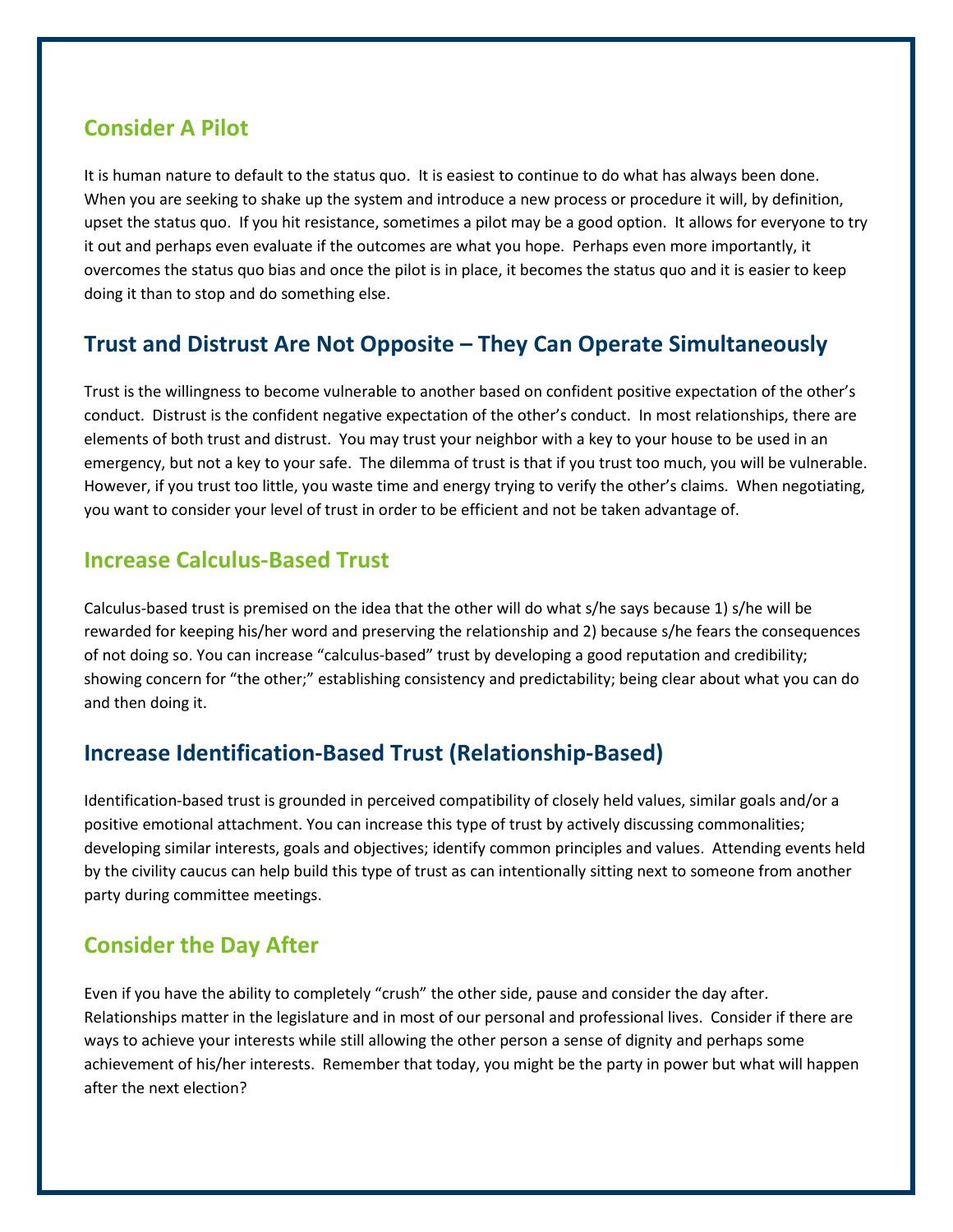# **Problem Solving Skills**

## **Listening**

- The power and effectiveness of good listening can't be overstated.
- Commit to really listening hard by going beyond the words to the heart of the message.
- Try to understand how the other person's story makes as much sense to them as yours does to you.
- Remember that being able to see someone else's perspective doesn't mean that they are right or that you agree with them.
- When people feel heard, they tend to develop solutions to their own problems.
- Listen to Learn, not to Respond.

## **Speaking**

#### **Purpose**

- Reduce defensiveness and blame.
- Respond in a way that deescalates the conflict.
- Help resolve and prevent future conflict.

#### **How**

- Talk more about yourself your experience, feelings, needs, contribution to the problem and goals – than the other person.
- Focus on the problem, not the person.
- Ask questions about things you are making assumptions about.
- Use neutral language when describing behavior.

## **Problem Solving**

- Every position is driven by an underlying interest. A position is a fixed solution. An interest is the why behind the position. Interests can be things like safety, security, fairness, equity, belonging, and freedom.
- First identify the interests of each side.
- There are many more ways to address interests than positions. Generate a long list of options that address some of the interests of everyone involved.
- Strive to develop an integrative solution – a solution that integrates the most important interests of everyone involved.

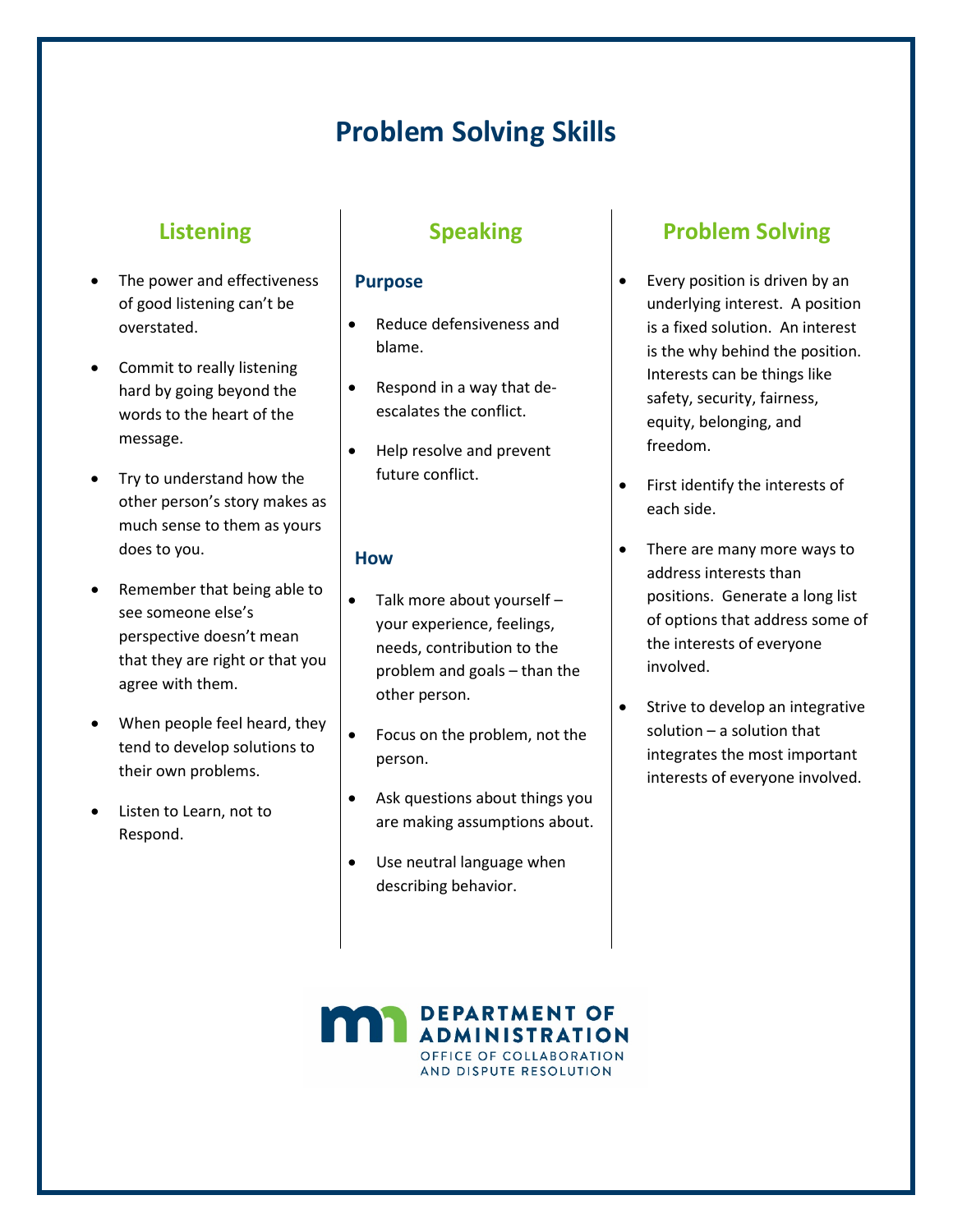# **Putting it Into Practice**

*Ideas from Legislators that could be put into action!*

- TEAM-BUILDING During new member orientations and workshops throughout the year
- Question policy stances, not motivations.
- Increase social interaction with:
	- o Small dinner gatherings of both sides
	- o Bus trips around the state
	- o Retreats that include family participation
- BUILD RELATIONSHIPS!
- Create non-public common space at the Capitol, State Office Building and Senate Building.
- Dialogue is the best way to solve problems
- District Exchange Spend a day in a member's district from the other party
- Have new members pick a mentor from each side of the aisle.
- Blended offices on the floors of the S.O.B & Senate Building
- Hold "joint caucuses" or study sessions together on major legislation
- Have coffee with someone you don't really know to build understanding of him or her as person.
- Mixed seating on the floor of each chamber.
- Joint Town Halls if your district includes members from both parties.
- Challenge yourself to make sure you understand why a legislator you disagree with holds their perspective and to generate options that address both of your concerns.
- Attend the annual One Minnesota Conference at the Humphrey School.
- Join the Minnesota Legislative Society for former and currently serving legislators.
- Attend a Braver Angels Workshop.
- Give others the Benefit of the Doubt.
- Assume positive intention.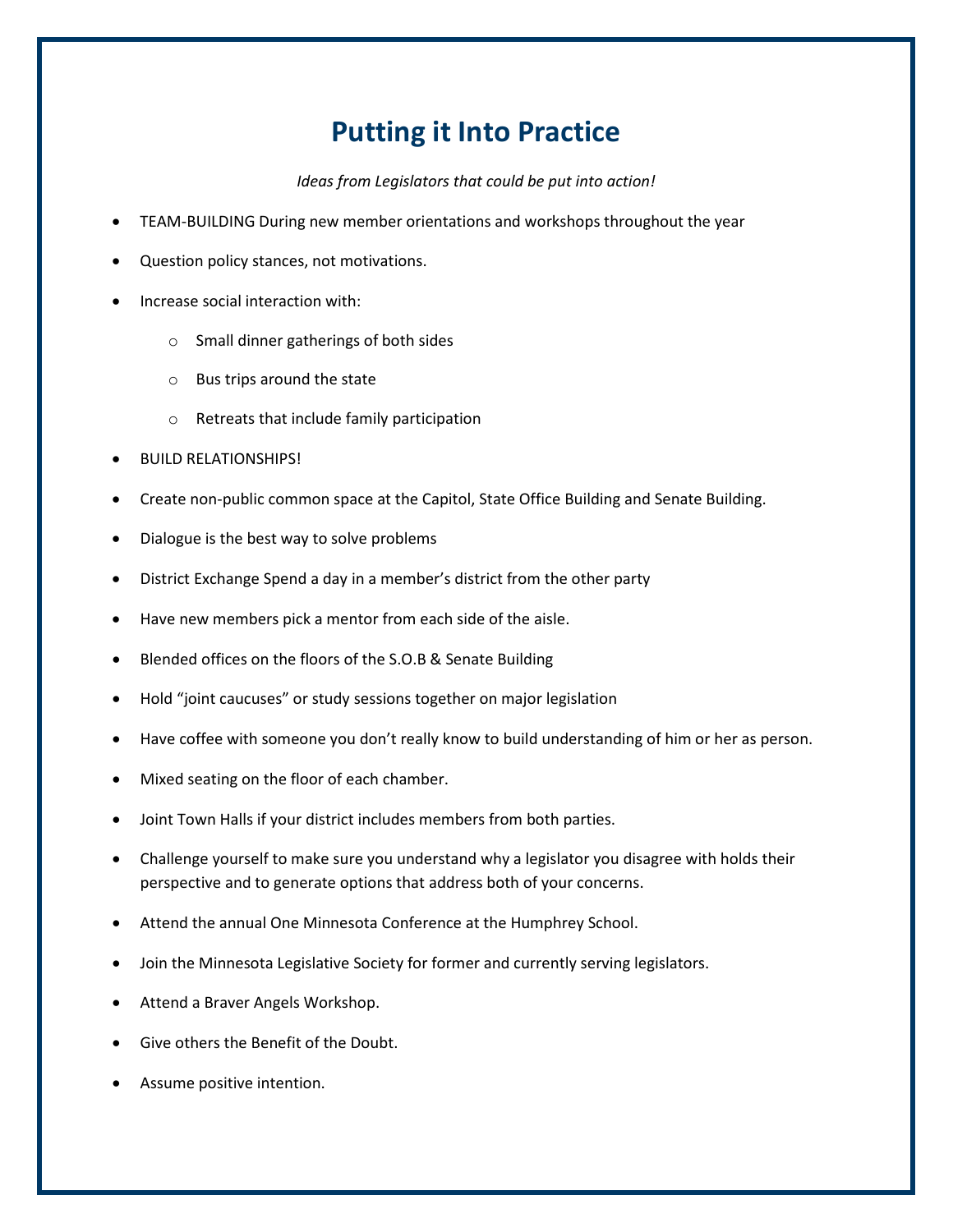# **Civility Caucus Legislator Activities**

The Civility Caucus members worked together to develop do-it-yourself activities that promote bi-partisanship and civility among their colleagues. All Legislators are encouraged to initiate these activities!

#### **The Legislator Exchange Program**

The program is designed to give legislators an opportunity to connect with each other in a fun, relaxed environment, and to learn more about our great state. Legislators travel to each other's district to see first-hand the people and places that their colleague represents.

#### **The Legislative Dinner for Six Program**

Co-host legislators connect to meet colleagues (both Republicans and Democrats) for dinner where they can learn more about the districts of their colleagues and get to know one another outside of the legislative chambers.

#### **Support**

If you have any questions or concerns or need any support in organizing one of these activities, feel free to reach out to OCDR as they are happy to help. Please also let them know if you participate in an exchange so that they can keep track of the program. Contact Dave Bartholomay at [Dave.Bartholomay@state.mn.us](mailto:Dave.Bartholomay@state.mn.us) or 651-539-1402.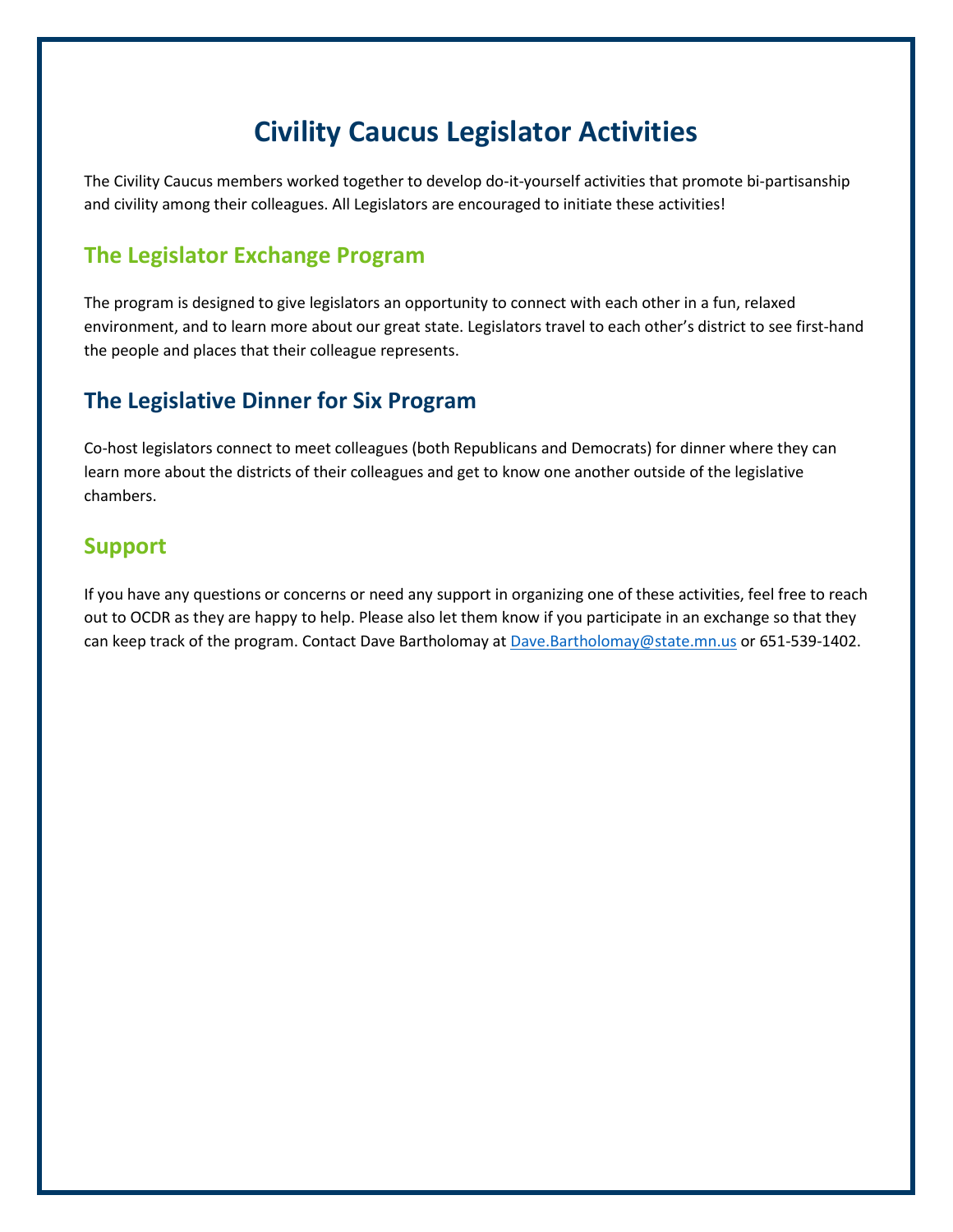# **Legislator Exchange Program**

## **What is it?**

Legislator Exchange Program is an offering of the Civility Caucus. The program is designed to give legislators an opportunity to 1) connect with each other in a fun, relaxed environment, and 2) learn more about our great state.

## **How does it work?**

An interested legislator takes the initiative to invite a legislator of the other party to participate in an exchange. The two of you will schedule a convenient time to visit each other's district. How you do so is completely up to the two of you. Each legislator should expect to spend a full to a half day in another's district. Though some circumstances might require a shorter stay, while others might allow for a longer visit; either way, take advantage of the time you have! Get creative!

Hosts: remember there is no "correct" or "proper" schedule. This is your chance to show off the highlights of your district. Show your guest around downtown, bring them to the local "hotspot", or a scenic park or landmark. Or invite them to attend a community event you helped organize or school board meeting you are a part of. This is your chance, show them the essence of your home.

Guests: your purpose is to come with an open mind and to observe and to learn. Come with a willingness to participate and do your best to engage in your host's plan.

However, you organize your visits, the goal is to foster meaningful conversation that enables legislators to get to know each other on a more personal level than is ordinarily possible.

#### **Support**

If you have any questions or concerns or need any support in organizing your visit, please let OCDR know as they are happy to help. Please also let them know if you participate in an exchange so that they can keep track of the program. Contact Dave Bartholomay at [Dave.Bartholomay@state.mn.us](mailto:Dave.Bartholomay@state.mn.us) or 651-539-1402.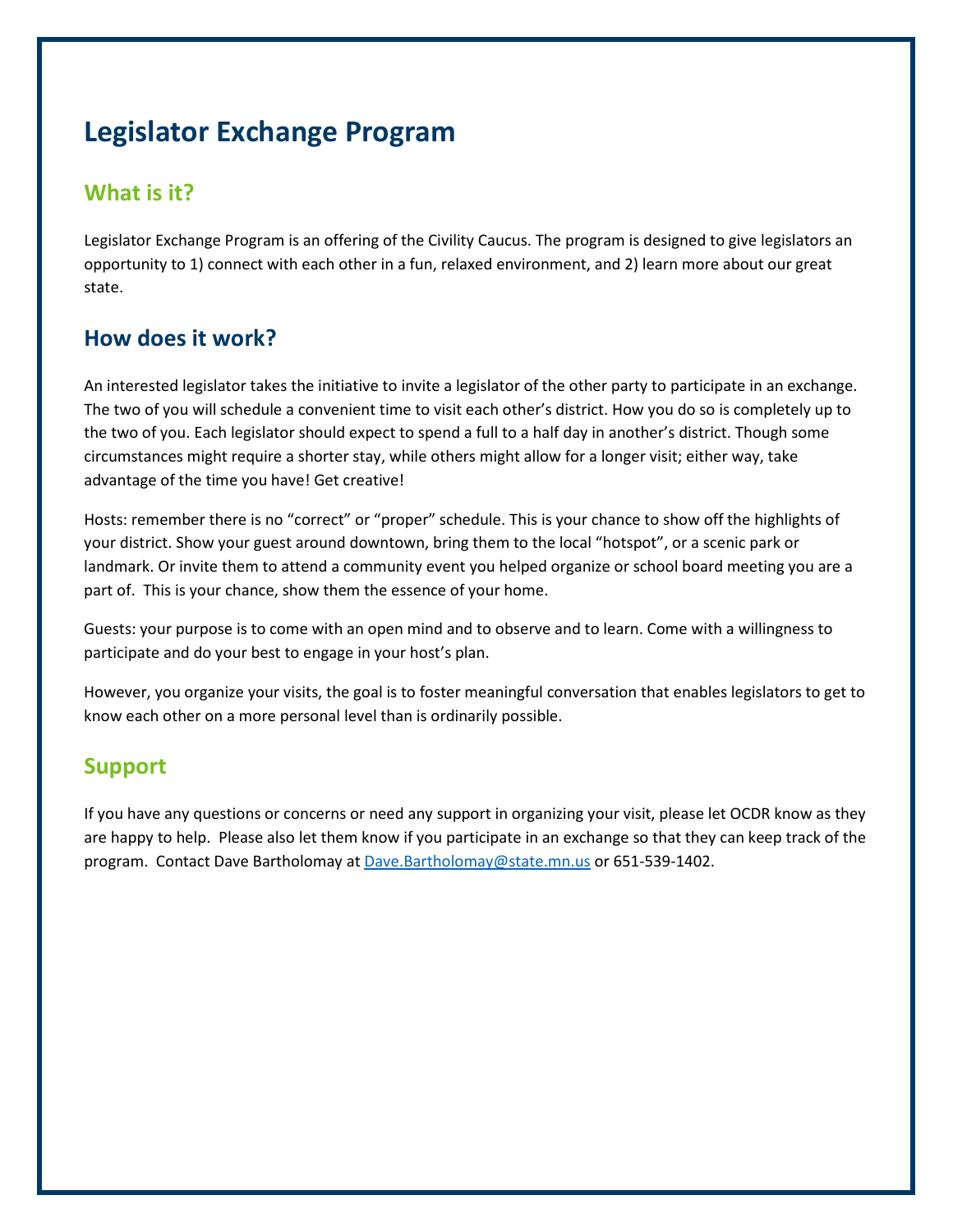# **Legislative Dinner for Six**

#### **What do we hope to accomplish?**

With so many legislators, each with a unique story to tell, representing diverse districts, the "Dinner for Six" will give us an opportunity to reconnect with each other and meet with others for the first time in a fun, relaxed environment, have interesting discussions and truly get to know each other - not discuss policy! The purpose is not to change to anyone's mind about anything but rather to build the relationships that at the heart of getting anything – including and maybe especially passing legislation – done.

#### **Who organizes the groups?**

One Republican and one Democrat team up to be co-hosts. The co-hosts are responsible for organizing the dinner. Co-hosts are responsible for recruiting approximately 2 democrats and 2 republicans to join them for a meal. However, co-hosts can choose to have a smaller or larger gathering.

#### **Does it have to be a dinner?**

No. Co-hosts determine whether they want to organize a dinner, brunch, cocktail hour, etc.

## **When will the gatherings happen?**

Gatherings will take during the legislative session. The co-hosts will coordinate with participants to determine the exact date and time of each gathering.

#### **How much will this cost?**

If the gathering is held in a restaurant, then co-hosts should strive to find a restaurant where all participants can pay for the meal, a beverage and tip for no more than \$20. If the gathering is held at a host's home, the host will indicate if he/she would like the participants to either split the cost of preparing the meal or bring a dish/drink.

## **If I am a host, do I need to host the gathering at my home and cook for everyone?**

No. The beauty of "Dinner for Six" is that the hosts decide what kind of gathering it will be. If participants will meet for a meal, or just drinks. Will it be at a restaurant or a host's home? If in a home, feel free to ask everyone to contribute to the meal. We call this "potluck style."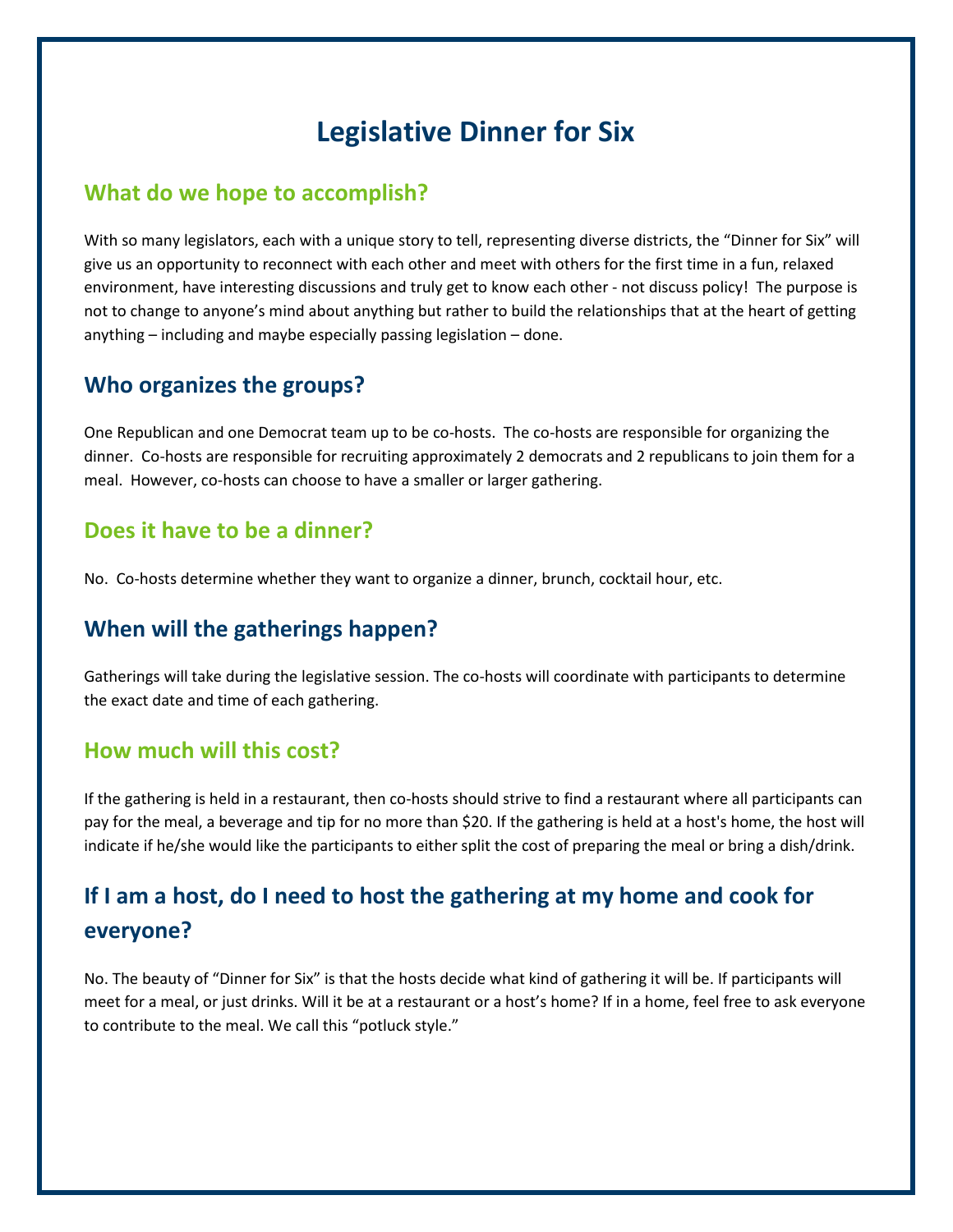## **How do you decide on a time/date for gathering?**

It is the co-hosts' responsibility to identify a time for the gathering that works for all members of the group.

## **Can partners and/or kids come?**

The concept of Dinner for Six is that with six people there are few enough people to be able to get to know one another. In addition, sometimes there are factors such as space limitations. Co-hosts do have the option to include partners or families.

## **Etiquette**

"Dinner for Six" participants are expected to use "Chatham House Rules," meaning that, the individual views shared during the "Dinner for Six" are not to be attributed to the individual after the meal. This will ensure open dialogue.